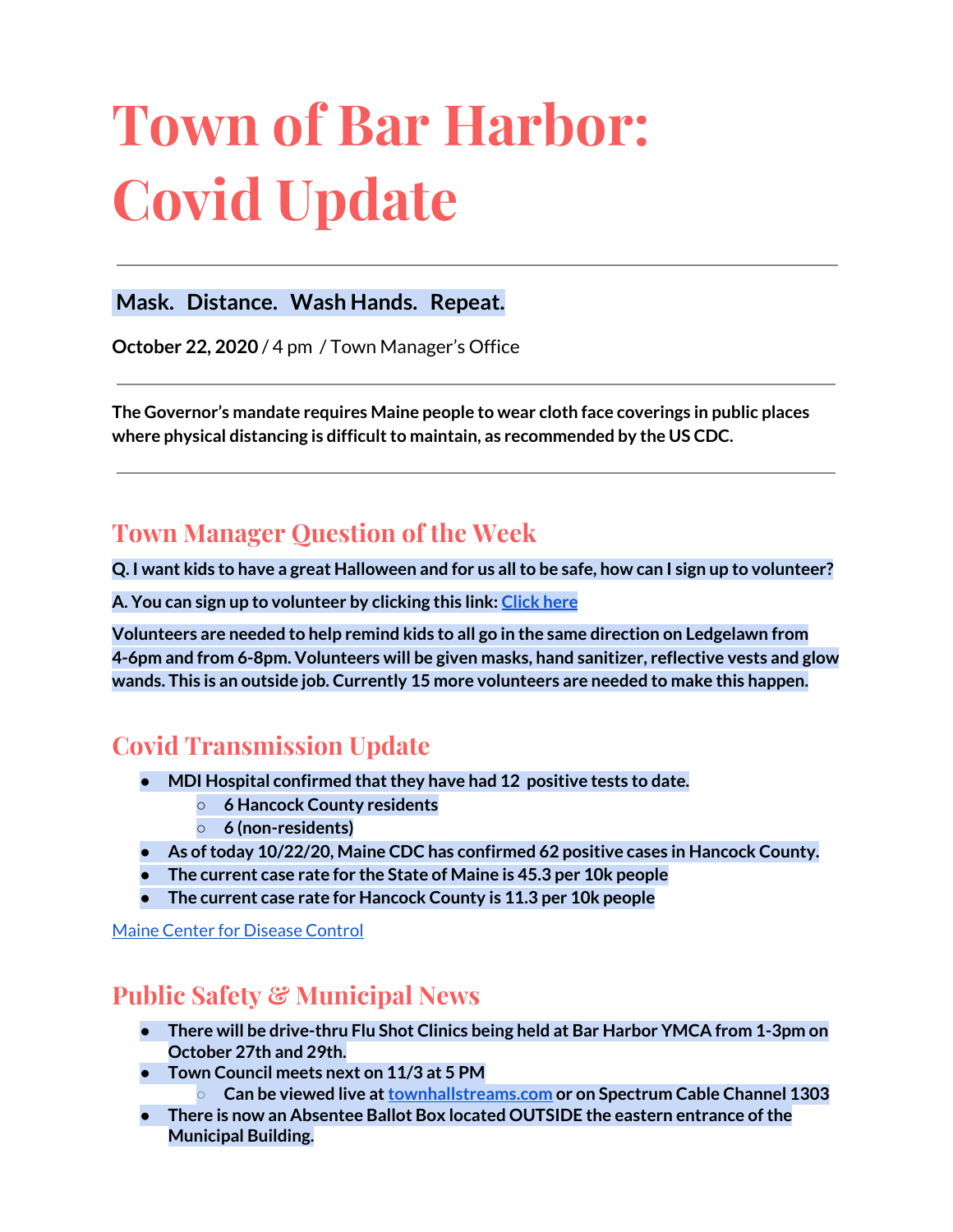- **● Halloween Plans continue to be arranged.**
	- **○ Ledgelawn will be closed offto vehicular traffic**
	- **○ Pedestrian traffic will be one way on Ledgelawn**



- **○ Candy Chutes and PPE will be distributed to Ledgelawn residents to encourage safe trick or treating**
	- **■ Candy Chute and PPE Sign up for [Ledgelawn](https://forms.gle/juk9gruLLRRZzXw18) residents: click here**
- **○ Volunteers are needed to help set up, facilitate, and take down**
	- **■ [Click](https://forms.gle/BXtZUM59yrAWhhBw5) here to sign up to volunteer**

**To Request an Absentee Ballot:**

- **● Absentee Ballot [Electronic](https://apps.web.maine.gov/cgi-bin/online/AbsenteeBallot/index.pl) Request**
- **● Mail-in Absentee Ballot [Application](https://www.barharbormaine.gov/DocumentCenter/View/4362/2020-11-Absentee-Ballot-Application)**
- **● The Voter may callthe Clerk's office at 207-288-4098 to request a ballot**

**Important Dates to Remember:**

- **● Beginning Tuesday, October 20, all voters must register to vote in person showing proof of identity and proof of residency.**
- **•** Last day to request an absentee ballot to take out of the office is Thursday, **October 29.**
- **● Last day to vote your absentee ballotin the presence ofthe clerk is Friday, October 30.**
- **● All Absentee Ballots must be received by close of polls, 8:00pm on Tuesday, November 3**

#### **MDI Hospital**

**MDI [Hospital](https://www.mdihospital.org/) Coronavirus Call Center :** If you are having symptoms or think you may have been exposed to COVID-19, call your primary care provider. If you do not have one, reach out to our Coronavirus Call Center at 207-801-5900. Calling ahead helps our dedicated health care professionals provide the best possible care and protects those in our community who are most vulnerable. Remember: **PLEASE CALL AHEAD**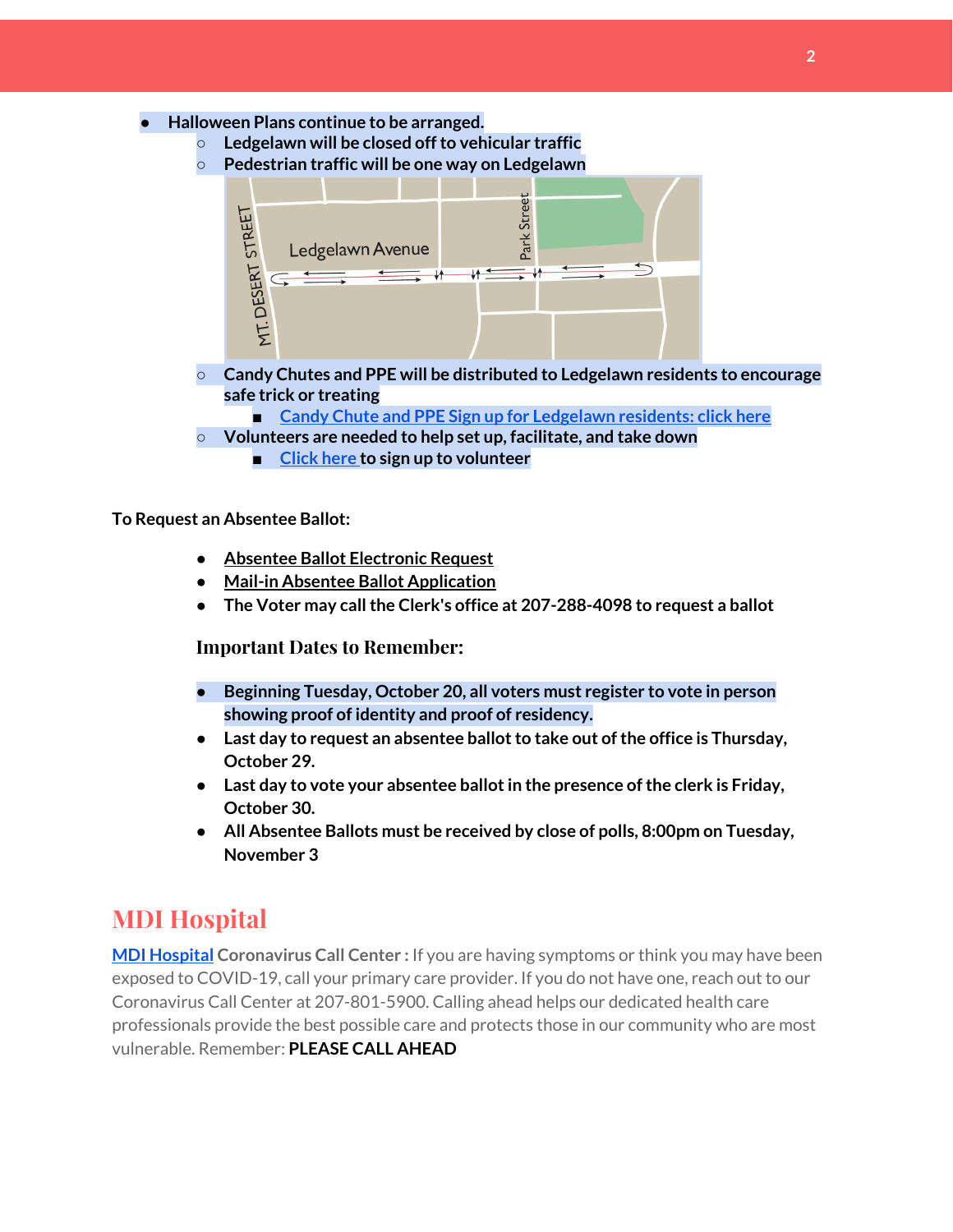# **School Information: Conners Emerson & MDI High School**

- **● School Emails and Websites**
	- <http://www.mdirss.org/>
	- **● Latest email update from [Principal](https://docs.google.com/document/d/1OKDsYNtOgV0FI9xAcXwQvenOKLV0S2vBg1o5jtu5CrE/edit?usp=sharing) Haney and MDI High School New Schedule**
	- **● Latest email update from Conners [Emerson](https://docs.google.com/document/d/1v3pgkG6Q-9S3gisuUIj4etPVDwgBKl4P00JBkvZr-kk/edit?usp=sharing) School**
	- **● CES Tiger Talk [Newsletter](https://sites.google.com/mdirss.org/conners-emerson-school/newsletter?authuser=0)**
	- **● Latest email update from [Superintendent](https://docs.google.com/document/d/1fzeCbc8gpTSKmUaDoQH1Avx5PVl-h0reFphXrT1eUNA/edit?usp=sharing) Marc Gousse Voluntary Testing**

#### **Government News & Mandates**

[Governor](https://www.maine.gov/governor/mills/) Mills: Latest Updates :

- **Mills Administration Announces ["OPTIONS"Initiative](https://www.maine.gov/governor/mills/news/mills-administration-announces-options-initiative-support-maine-people-substance-use-disorder) to Support Maine People With [Substance](https://www.maine.gov/governor/mills/news/mills-administration-announces-options-initiative-support-maine-people-substance-use-disorder) Use Disorder**
- **Governor Mills, Boston Fed president announce [collaborative](https://www.maine.gov/governor/mills/news/governor-mills-boston-fed-president-announce-collaborative-effort-strengthen-rural-towns-and) effort to strengthen rural towns and small cities with \$2.7 [million](https://www.maine.gov/governor/mills/news/governor-mills-boston-fed-president-announce-collaborative-effort-strengthen-rural-towns-and) in grants**
- Maine [Delegation,](https://www.maine.gov/governor/mills/news/maine-delegation-governor-mills-welcome-critical-drought-assistance-maine-farmers-2020-10-20) Governor Mills Welcome Critical Drought Assistance for Maine **[Farmers](https://www.maine.gov/governor/mills/news/maine-delegation-governor-mills-welcome-critical-drought-assistance-maine-farmers-2020-10-20)**
- Governor Mills Thanks Deputy Chief of Staff and [Legislative](https://www.maine.gov/governor/mills/news/governor-mills-thanks-deputy-chief-staff-and-legislative-director-elise-baldacci-service-maine) Director Elise Baldacci For [Service](https://www.maine.gov/governor/mills/news/governor-mills-thanks-deputy-chief-staff-and-legislative-director-elise-baldacci-service-maine) to Maine
- Governor Mills [Announces](https://www.maine.gov/governor/mills/news/governor-mills-announces-first-round-economic-recovery-grants-maine-small-businesses-non) First Round of Economic Recovery Grants to Maine Small Businesses & [Non-Profits](https://www.maine.gov/governor/mills/news/governor-mills-announces-first-round-economic-recovery-grants-maine-small-businesses-non)
- Governor Mills [Announces](https://www.maine.gov/governor/mills/news/governor-mills-announces-first-round-economic-recovery-grants-maine-small-businesses-non) First Round of Economic Recovery Grants to Maine Small Businesses & [Non-Profits](https://www.maine.gov/governor/mills/news/governor-mills-announces-first-round-economic-recovery-grants-maine-small-businesses-non)
- Mills [Administration](https://www.maine.gov/governor/mills/news/mills-administration-announces-maine-enter-stage-4-reopening-2020-10-06) Announces Maine to Enter Stage 4 of Reopening
- Governor Mills Dedicates \$25 Million More to [Unemployment](https://www.maine.gov/governor/mills/news/governor-mills-dedicates-25-million-more-unemployment-trust-fund-support-maine-businesses) Trust Fund to Support Maine [Businesses](https://www.maine.gov/governor/mills/news/governor-mills-dedicates-25-million-more-unemployment-trust-fund-support-maine-businesses) & Workers During Pandemic

**[Representative](http://www.rephubbell.com/) Brian Hubbell's** latest [newsletter](http://www.rephubbell.com/) : Scientific [assessment](http://www.rephubbell.com/2020/09/14/scientific-assessment-of-what-is-in-store-for-maine-from-climate-change/) of what is in store for Maine from [climate](http://www.rephubbell.com/2020/09/14/scientific-assessment-of-what-is-in-store-for-maine-from-climate-change/) change 9/14/20

#### **Other Government Resources:**

- CDC [Guidelines](https://www.cdc.gov/coronavirus/2019-nCoV/index.html)
- [Maine](https://www.maine.gov/dhhs/mecdc/infectious-disease/epi/airborne/coronavirus.shtml#news) CDC

#### **Bar Harbor Chamber of Commerce**

**If you have ideas that would help Bar Harbor businesses during this time, please email concepts to Chamber Director Alf Anderson: [alf@barharborinfo.com](mailto:alf@barharborinfo.com)**

<https://www.visitbarharbor.com/member-center-coronavirus-resources>